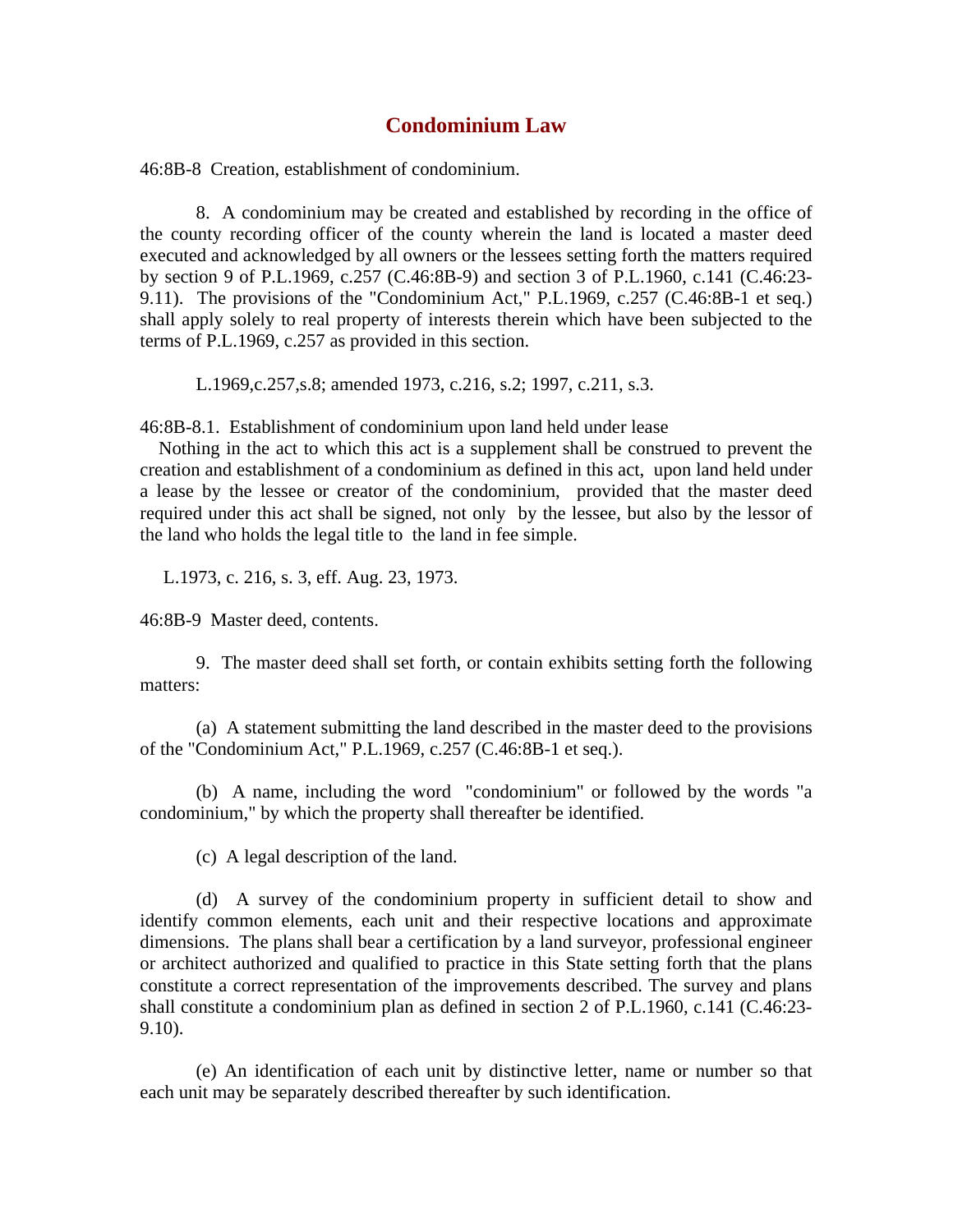(f) A description of the common elements and limited common elements, if any.

 (g) The proportionate undivided interests in the common elements and limited common elements, if any, appurtenant to each unit. These interests shall in each case be stated as percentages aggregating 100%.

(h) The voting rights of unit owners.

(i) By-laws.

 (j) A method of amending and supplementing the master deed, which shall require the recording of any amendment or supplement in the same office as the master deed before it shall become effective.

 (k) The name and nature of the association and if the association is not incorporated, the name and residence address, within this State of the person designated as agent to receive service of process upon the association.

 (l) The proportions or percentages and manner of sharing common expenses and owning common surplus.

 (m) Any other provisions, not inconsistent with the "Condominium Act," P.L.1969, c.257 (C.46:8B-1 et seq.), as may be desired, including but not limited to restrictions or limitations upon the use, occupancy, transfer, leasing or other disposition of any unit (provided that any restriction or limitation shall be otherwise permitted by law) and limitations upon the use of common elements.

L.1969,c.257,s.9; amended 1997, c.211, s.4.

46:8B-10. Unit deeds and other instruments

 A deed, mortgage, lease or other instrument pertaining to a unit shall have the same force and effect in regard to such unit as would be given to a like instrument pertaining to other real property which has been similarly made, executed, acknowledged and recorded. A unit deed shall contain the following:

 (a) The name of the condominium as set forth in the master deed, the name of the political subdivision and county in which the condominium property is located and a reference to the recording office, the book and page where the master deed and any amendment thereto are recorded.

(b) The unit designation as set forth in the master deed.

(c) A reference to the last prior unit deed conveying such unit, if previously conveyed.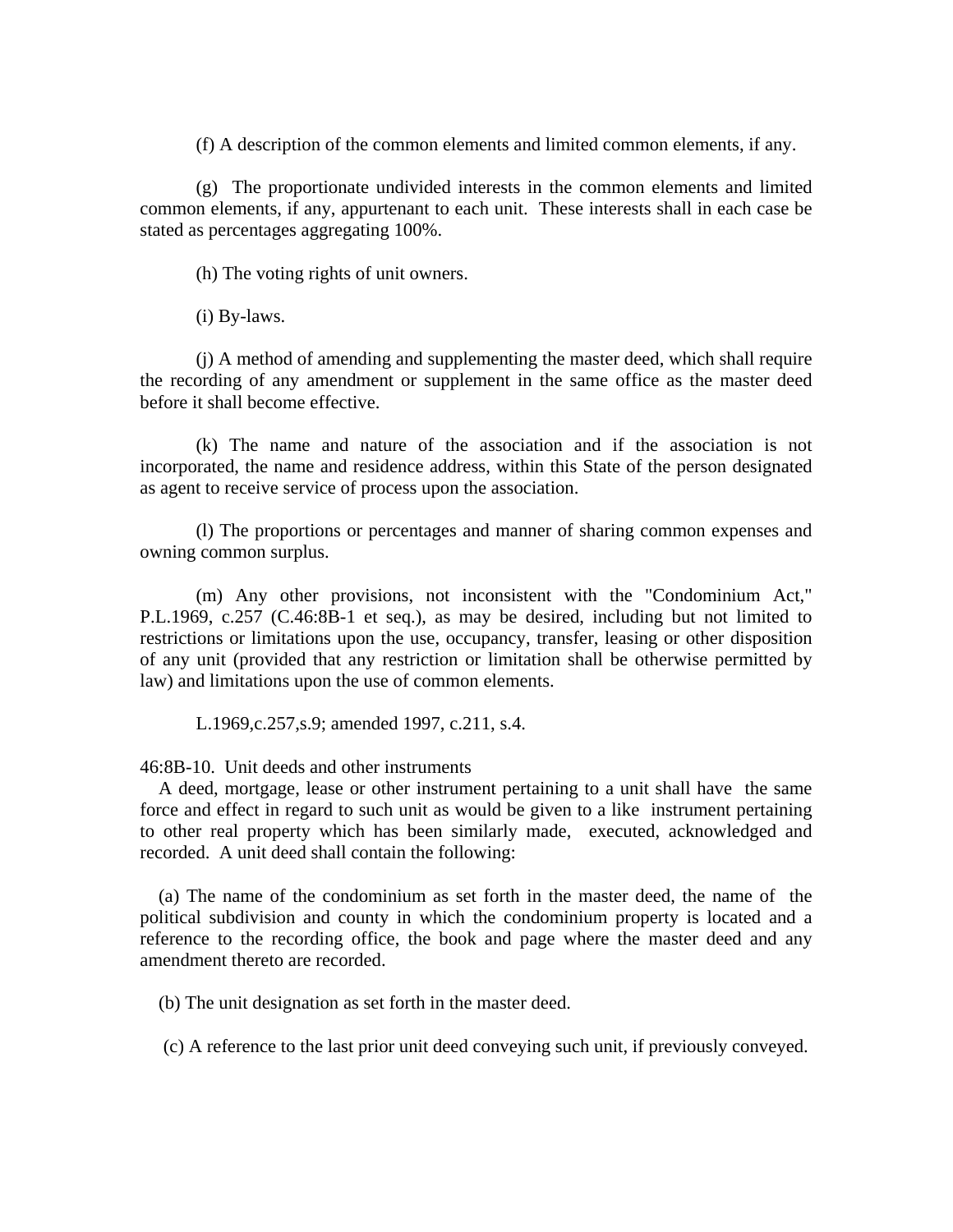(d) A statement of the proportionate undivided interest in the common elements appurtenant to such unit as set forth in the master deed or any amendments thereof.

 (e) Any other matters, consistent with this act, which the parties may deem appropriate.

L.1969, c. 257, s. 10, eff. Jan. 7, 1970.

46:8B-11. Amendments to master deed

 The master deed may be amended or supplemented in the manner set forth therein. Unless otherwise provided therein, no amendment shall change a unit unless the owner of record thereof and the holders of record of any liens thereon shall join in the execution of the amendment or execute a consent thereto with the formalities of a deed. Notwithstanding any other provision of this act or the master deed, the designation of the agent for service of process named in the master deed may be changed by an instrument executed by the association and recorded in the same office as the master deed.

L.1969, c. 257, s. 11, eff. Jan. 7, 1970.

46:8B-12. The association

 The association provided for by the master deed shall be responsible for the administration and management of the condominium and condominium property, including but not limited to the conduct of all activities of common interest to the unit owners. The association may be any entity recognized by the laws of New Jersey, including but not limited to a business corporation or a nonprofit corporation.

L.1969, c. 257, s. 12, eff. Jan. 7, 1970.

46:8B-12.1. Members of governing board; elections; written approval of actions by developer; control by board; delivery of items

 a. When unit owners other than the developer own 25% or more of the units in a condominium that will be operated ultimately by an association, the unit owners other than the developer shall be entitled to elect not less than 25% of the members of the governing board or other form of administration of the association. Unit owners other than the developer shall be entitled to elect not less than 40% of the members of the governing board or other form of administration upon the conveyance of 50% of the units in a condominium. Unit owners other than the developer shall be entitled to elect all of the members of the governing board or other form of administration upon the conveyance of 75% of the units in a condominium. However, when some of the units of a condominium have been conveyed to purchasers and none of the others are being constructed or offered for sale by the developer in the ordinary course of business, the unit owners other than the developer shall be entitled to elect all of the members of the governing board or other form of administration.

 Notwithstanding any of the provisions of subsection a of this section, the developer shall be entitled to elect at least one member of the governing board or other form of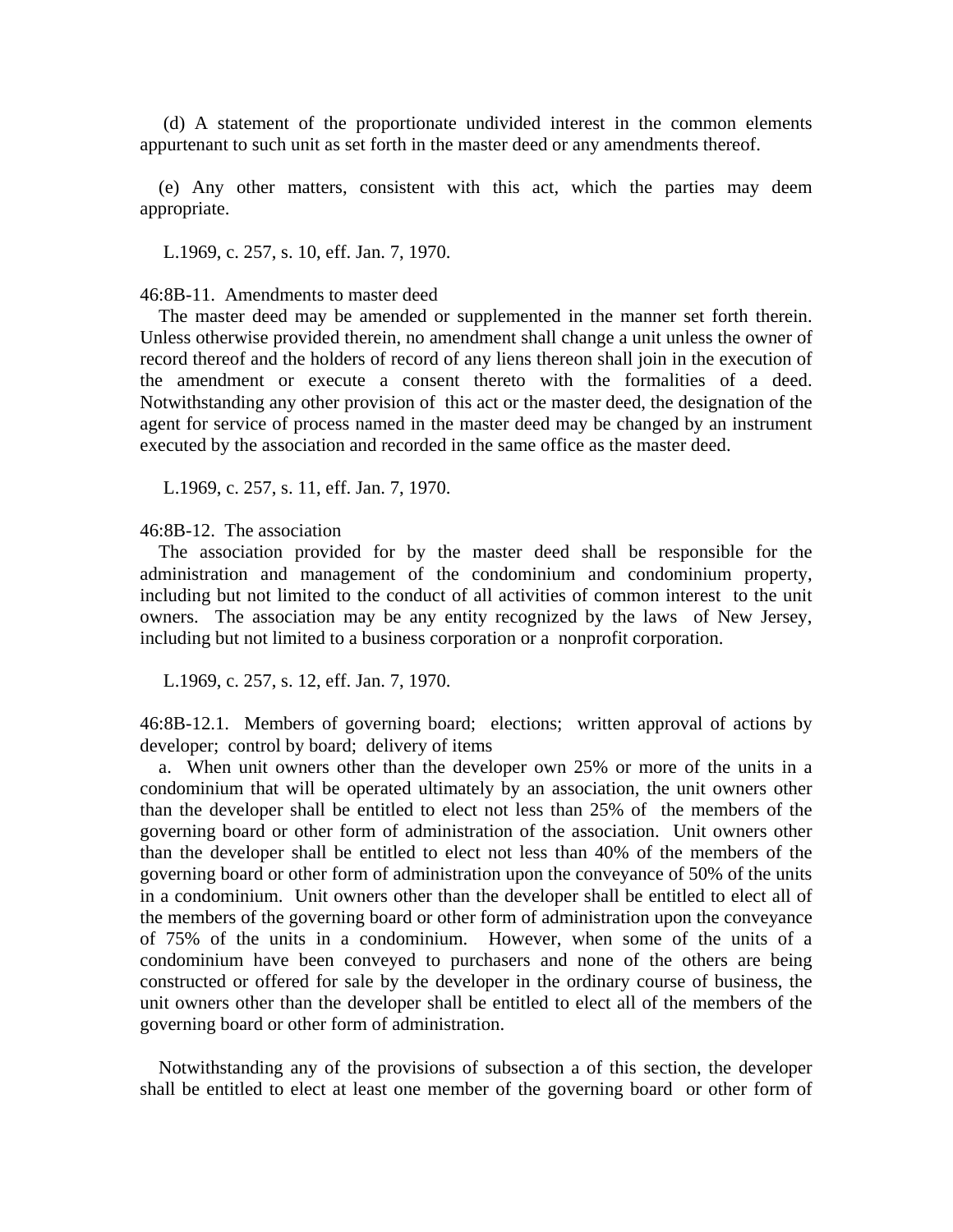administration of an association as long as the developer holds for sale in the ordinary course of business one or more units in a condominium operated by the association.

 b. Within 30 days after the unit owners other than the developer are entitled to elect a member or members of the governing board or other form of administration of an association, the association shall call, and give not less than 20 days' nor more than 30 days' notice of, a meeting of the unit owners to elect the members of the governing board or other form of administration. The meeting may be called and the notice given by any unit owner if the association fails to do so.

 c. If a developer holds one or more units for sale in the ordinary course of business, none of the following actions may be taken without approval in writing by the developer:

(1) Assessment of the developer as a unit owner for capital improvements.

 (2) Any action by the association that would be detrimental to the sales of units by the developer. However, an increase in assessments for common expenses without discrimination against the developer shall not be deemed to be detrimental to the sales of units.

 d. Prior to, or not more than 60 days after, the time that unit owners other than the developer elect a majority of the members of the governing board or other form of administration of an association, the developer shall relinquish control of the association, and the unit owners shall accept control. Simultaneously, the developer shall deliver to the association all property of the unit owners and of the association held or controlled by the developer, including, but not limited to, the following items, if applicable, as to each condominium operated by the association:

 (1) A photocopy of the master deed and all amendments thereto, certified by affidavit of the developer, or an officer or agent of the developer, as being a complete copy of the actual master deed.

 (2) A certified copy of the association's articles of incorporation, or if not incorporated, then copies of the documents creating the association.

(3) A copy of the bylaws.

 (4) The minute books, including all minutes, and other books and records of the association, if any.

(5) Any house rules and regulations which have been promulgated.

 (6) Resignations of officers and members of the governing board or other form of administration who are required to resign because the developer is required to relinquish control of the association.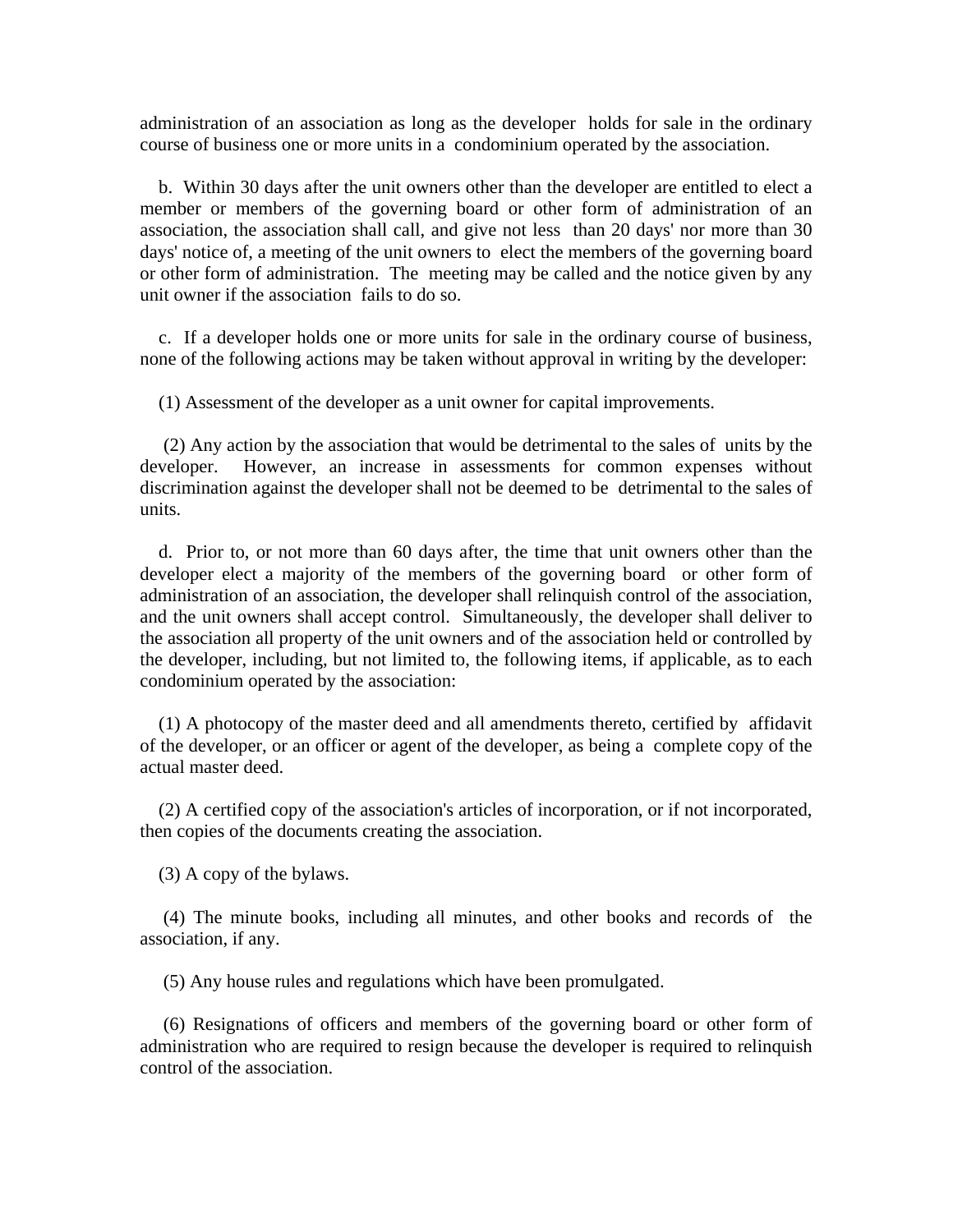(7) An accounting for all association funds, including capital accounts and contributions.

(8) Association funds or control thereof.

 (9) All tangible personal property that is property of the association, represented by the developer to be part of the common elements or ostensibly part of the common elements, and an inventory of that property.

 (10) A copy of the plans and specifications utilized in the construction or remodeling of improvements and the supplying of equipment to the condominium and in the construction and installation of all mechanical components serving the improvements and the site, with a certificate in affidavit form of the developer, his agent, or an architect or engineer authorized to practice in this State that such plans and specifications represent, to the best of their knowledge and belief, the actual plans and specifications utilized in the construction and improvement of the condominium property and for the construction and installation of the mechanical components serving the improvements. If the condominium property has been declared a condominium more than 3 years after the completion of construction or remodeling of the improvements, the requirements of this paragraph shall not apply.

(11) Insurance policies.

 (12) Copies of any certificates of occupancy which may have been issued for the condominium property.

 (13) Any other permits issued by governmental bodies applicable to the condominium property in force or issued within 1 year prior to the date the unit owners other than the developer take control of the association.

 (14) All written warranties of the contractor, subcontractors, suppliers, and manufacturers, if any, that are still effective.

 (15) A roster of unit owners and their addresses and telephone numbers, if known, as shown on the developer's records.

 (16) Leases of the common elements and other leases to which the association is a party.

 (17) Employment contracts, management contracts, maintenance contracts, contracts for the supply of equipment or materials, and service contracts in which the association is one of the contracting parties and maintenance contracts and service contracts in which the association or the unit owners have an obligation or responsibility, directly or indirectly to pay some or all of the fee or charge of the person or persons performing the service.